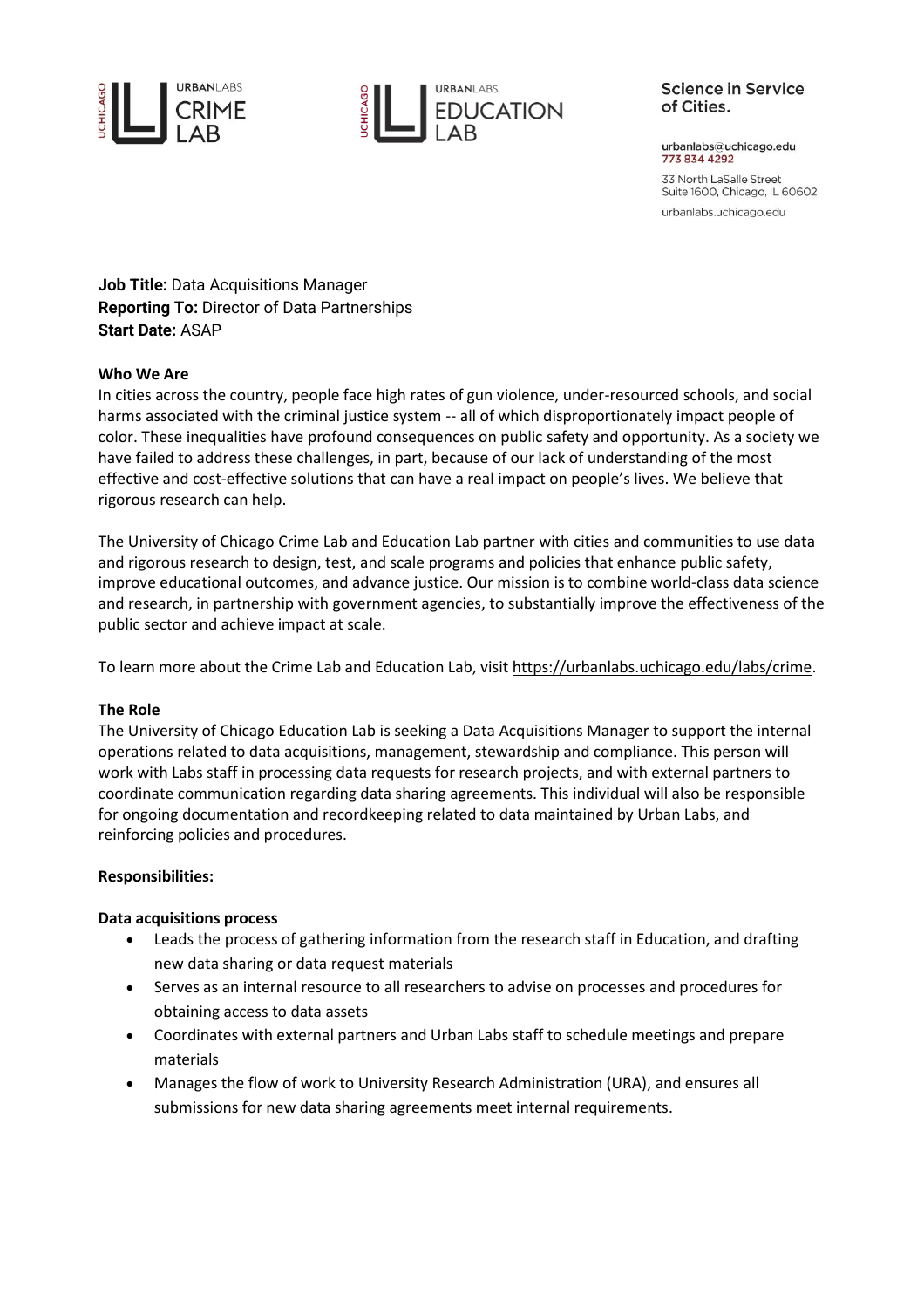



Page 2 of 3

- Monitor the status of pending agreements Triage and prioritize items needing University Research Administration (URA) attention.
- Leads contractual negotiations between Urban Labs, URA and external data sources
- Updates and maintains a comprehensive tracking sheet of active and pending agreements. Prepares weekly status updates for the research staff and management. Produces operational metrics to inform management decision-making and resource allocation.
- Ensures that all fully executed data sharing agreements and statements of work are archived internally and at URA. Ensures that partners requiring original signatures are provided with the necessary hardcopies.

### **Partner Management**

- Directly supports the Education Lab leaders in managing the CPS and other relationships, including gathering information from research managers, internally batching and triaging requests, coordinating the process for reviewing and approving analytical outputs, and executing sensitive partner communication.
- Coordinate with data partnerships director, research team and Relationship Managers to ensure all data sources review outputs before release. Identify and problem-solves issues related to dissemination of our work.
- Supports the Faculty and Research Directors in determining appropriate plans for external research affiliates, including contractual agreements and other steps to permit data access

# **Compliance Monitoring**

• Supports the satisfaction of policies and operational procedures for ensuring compliance with DSA terms and conditions, MOUs, IRB approvals, or other agreements with Urban Labs regarding permissions to use or store data.

### **Qualifications**

### **Education**

Bachelor's degree required, preferably in the social sciences, public policy, business, law or another relevant field.

### **Experience**

Minimum of two years of experience working in contracting, research, data management or project management.

### **Competencies**